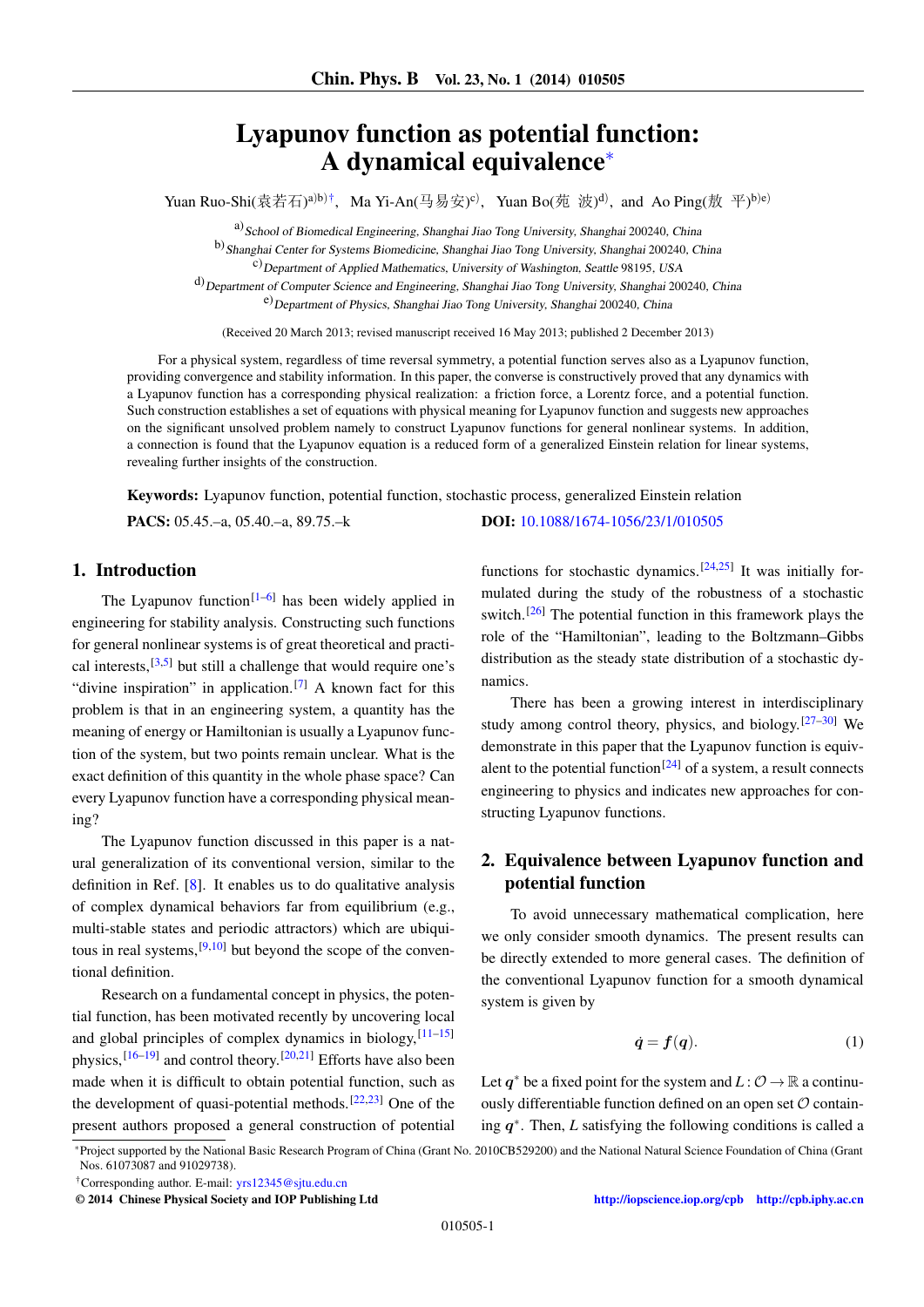.

conventional Lyapunov function:

(i) 
$$
\dot{L}(q) = \frac{dL}{dt}|_q \le 0
$$
, for all  $q \in \mathcal{O}$ ;  
\n(ii)  $L(q^*) = 0$  and  $L(q) > 0$ , if  $q \ne q^*$ 

To generalize this local definition, we have the intuition that the value of the function should decrease along the trajectories, reaching a local minima at attractors and keeping constant on them. Therefore, the criterion (i) is essential and should be satisfied in the whole phase space. Boundary conditions are also essential for attractors. Here, we take a weaker form of (ii):  $\nabla L(\mathbf{q}^*) = 0$  for all fixed points  $\mathbf{q}^*$ , and provide a definition.

**Lyapunov function** Let  $\psi$  be a continuously differentiable scalar function from the phase space to  $\mathbb R$ . Then  $\psi$  satisfying the following conditions is called a Lyapunov function.

- (i)  $\psi(q) = \frac{d\psi}{dt}|_q \leq 0$ , for all q in the phase space; (ii) Conditions for attractors, here we use
- $\nabla \psi(q^*) = 0$  for all  $q^*$ ,  $\dot{q} = f(q^*) = 0$ .

The Lyapunov function is equivalent to the potential function

## 2.1. A physical point of view on dynamical system

obtained from the following proposed canonical form.

The evolution of a deterministic dynamical system described by a set of differential equations can be considered as a massless particle moving along the trajectories inside the phase space. We can assume the particle is charged as well. From a physical point of view, it is natural to explain the motion of this particle as a consequence of an underlying driving force where  $F_{\text{driving}} = m\ddot{q} = 0$ . This force can be separated generally in physics into a dissipative and a conservative part  $\mathbf{F}_{\text{driving}} = \mathbf{F}_{\text{conservative}} + \mathbf{F}_{\text{dissipative}} = 0.$  Without loss of generality, we use a frictional force to represent the dissipative part  $F_{\text{dissinative}} = -S\dot{q}$  and a Lorentz force together with an energy induced force as the conservative part  $F_{\text{conservative}} =$  $e\dot{q} \times B + [-\nabla \psi(q)]$ , thus  $-S\dot{q} + e\dot{q} \times B - \nabla \psi(q) = 0$  where  $S$  is symmetric and semi-positive definite.

The semi-positive definite requirement for  $S$  guarantees the resistance of the frictional force whose valid values are restricted to the negative half space. The potential function  $\psi$ here serves as an indicator demonstrating the influence of the other two forces onto the energy of the system. It is apparent that the energy induced force is equal and opposite everywhere to the resultant of the other forces as such

<span id="page-1-0"></span>
$$
S\dot{q} + eB \times \dot{q} = -\nabla \psi(q). \tag{2}
$$

The work done by the frictional force is then the reduced amount of  $\psi$ .

However, a problem occurs for systems whose dimension is higher than 3, since the cross product  $\mathbf{B} \times \dot{\mathbf{q}}$  is undefined. In order to generalize Eq. [\(2\)](#page-1-0) to be valid for arbitrary *n*-dimensional systems, we introduce a generalized form of this vector-valued cross product  $B \times \dot{q}$  as  $T\dot{q}$ , where T is an antisymmetric matrix. This definition is consistent with the three-dimensional case, since  $\mathbf{B} \times \dot{\mathbf{q}} = \mathbf{T} \dot{\mathbf{q}}$  when  $T_{ij} = -\varepsilon_{ijk} B_k$ and  $\varepsilon_{ijk}$  is the Levi–Civita symbol.

Hence, from the above heuristic reasoning, by setting  $e = 1$ , we reach a general equation

<span id="page-1-1"></span>
$$
[S(q) + T(q)]\dot{q} = -\nabla \psi(q), \qquad (3)
$$

where  $S(q)$  is symmetric  $(S = S<sup>T</sup>)$  and semi-positive definite and  $T(q)$  is antisymmetric ( $T = -T<sup>T</sup>$ ). Equation [\(3\)](#page-1-1) is referred to as the Canonical Form which induces  $n(n-1)/2$ equations (utilizing the matrix-valued cross product defined later)

<span id="page-1-2"></span>
$$
\nabla \times \{ [S(q) + T(q)] f(q) \} = 0. \tag{4}
$$

Note that  $\nabla \times \nabla \psi(q) = [(\partial_i \partial_j - \partial_j \partial_i) \psi(q)]_{n \times n} = 0.$ 

In Refs. [\[21\]](#page-5-13) and [\[31\]](#page-5-21), a reciprocal form is frequently mentioned (known as standard form)

<span id="page-1-4"></span>
$$
\dot{q} = -\left[D(q) + Q(q)\right]\nabla\psi(q),\tag{5}
$$

where  $D(q)$  is symmetric and semi-positive definite, and  $Q(q)$  is antisymmetric. Interestingly, there is a connection with physical meaning between  $S(q)$ ,  $T(q)$  and  $D(q)$  when noise exists. For deterministic systems, it is hold under the weak noise limit. This connection is characterized by the gen-eralized Einstein relation<sup>[\[24](#page-5-16)[,25\]](#page-5-17)</sup>

<span id="page-1-3"></span>
$$
[S(q) + T(q)]D(q)[S(q) - T(q)] = S(q). \tag{6}
$$

This gives the other  $n(n + 1)/2$  equations. Equations [\(4\)](#page-1-2) and [\(6\)](#page-1-3) provide totally  $n^2$  equations. There are  $n^2$  unknowns in  $[S(q) + T(q)]$  as well. For a chosen  $D(q)$  with proper boundary conditions, we can solve Eqs. [\(4\)](#page-1-2) and [\(6\)](#page-1-3) to obtain  $[S(q) + T(q)]$ . Then,  $\psi(q)$  can be derived from Eq. [\(3\)](#page-1-1).

Equations  $(3)$ – $(6)$  can be derived through the treatment of continuous stochastic processes introduced in Ref. [\[24\]](#page-5-16), where  $D(q)$  is the diffusion matrix and  $S(q)$  is the friction matrix. Results for discrete processes without detailed balance are re-cently proposed as well.<sup>[\[32\]](#page-5-22)</sup> Generalized Einstein relation  $(6)$ demonstrates the connection between friction and diffusion. If the detailed balance condition is satisfied  $(T = 0 \text{ or } Q = 0)$ and the diffusion is position independent, this relation reduces to the Einstein relation.<sup>[\[33\]](#page-5-23)</sup> When detailed balance is broken  $(T(q) \neq 0^{[34,35]})$  $(T(q) \neq 0^{[34,35]})$  $(T(q) \neq 0^{[34,35]})$  $(T(q) \neq 0^{[34,35]})$ , this relation still holds and the potential function can be obtained. Note that we now have two different views considering the results presented in this paper. From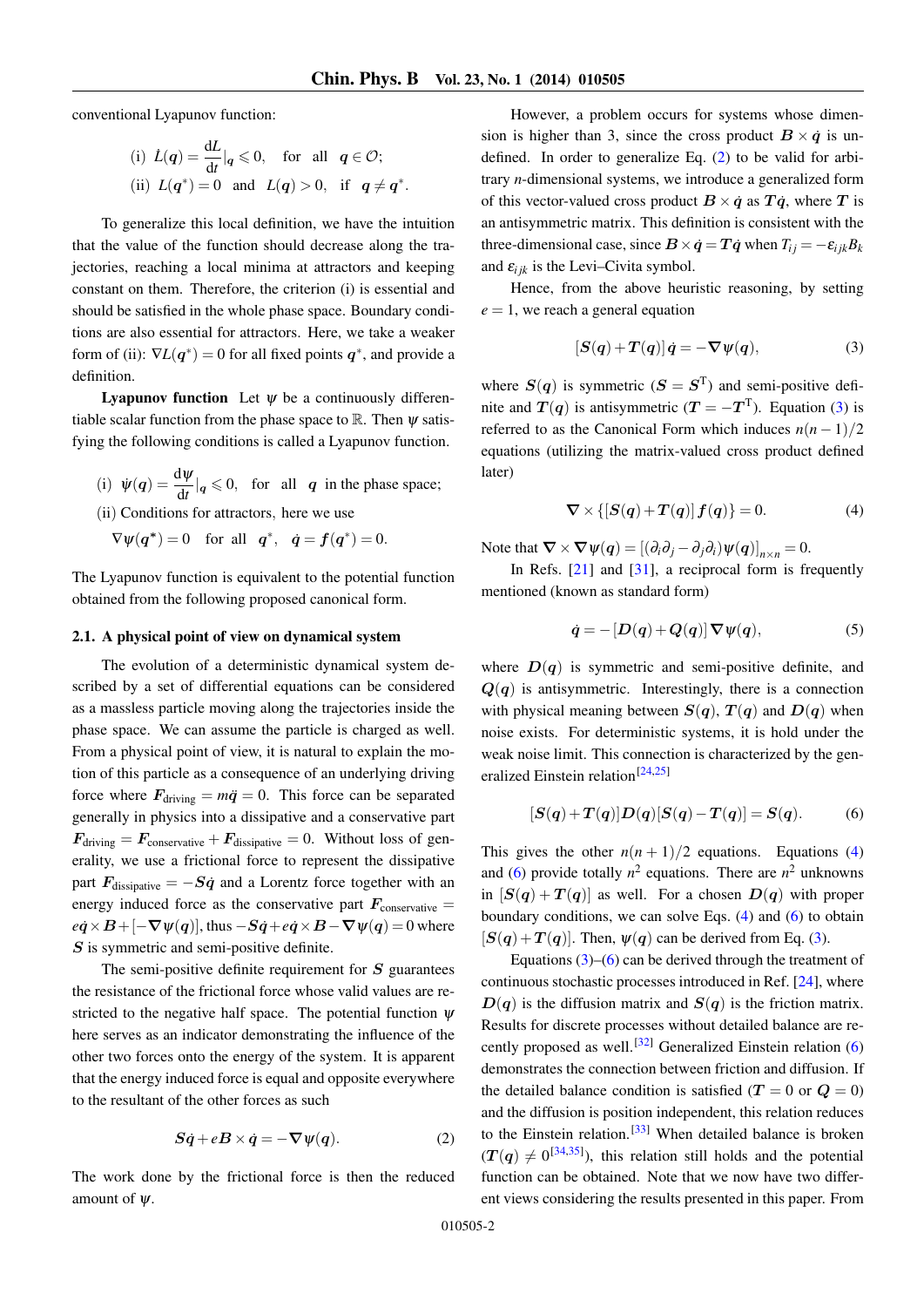the stochastic point of view, we know that for a deterministic system, there also exists an undefined (by its differential equations) random driving force (determined by the diffusion matrix  $D(q)$ , the strength is zero, under weak noise limit) that has the common origin with its frictional force (if the system is conserved, the friction is zero), like the stochastic cases discussed in Refs. [\[36\]](#page-5-26) and [\[37\]](#page-5-27). For stochastic systems, under the treatment,  $[24]$  the following results can be applied as well.

### 2.2. A constructive proof

For a dynamical system, any potential function  $\psi(q)$  in Eq. [\(3\)](#page-1-1) is a Lyapunov function. Conversely, explicit construction of  $S(q)$  and  $T(q)$  can be given for any Lyapunov function of the system. To achieve this conclusion, we provide an auxiliary concept.

Matrix-valued cross product The matrix-valued cross product of two vectors  $x, y \in \mathbb{R}^n$  is given by  $x \times y = (x_i y_j (x_j y_i)_{n \times n} = xy^{\text{T}} - yx^{\text{T}}$ , where T denotes the transpose of a matrix. The output is no longer a vector but an antisymmetric matrix.

From Eq. [\(3\)](#page-1-1),  $\dot{q} = f(q^*) = 0 \Rightarrow \nabla \psi(q^*) = 0$ . Note that

$$
\frac{\mathrm{d}}{\mathrm{d}t}\psi(q) = \dot{q}^{\mathrm{T}}\nabla\psi(q) = -\dot{q}^{\mathrm{T}}[S(q) + T(q)]\dot{q}
$$
\n
$$
= -\dot{q}^{\mathrm{T}}S(q)\dot{q} \leq 0,
$$

we find that  $\psi$  satisfies  $\psi \leq 0$  for all  $q \in \mathbb{R}^n$ . Hence,  $\psi$  is a Lyapunov function.

Conversely, for any Lyapunov function  $\Psi(q)$  of a given system  $\dot{q} = f(q)$ , by setting (here I denotes the identity matrix)

$$
S(q) = -\frac{\nabla \psi \cdot f}{f \cdot f} I,\tag{7}
$$

$$
T(q) = -\frac{\nabla \psi \times f}{f \cdot f},\tag{8}
$$

then utilizing  $\nabla \psi \cdot f = \nabla \psi \cdot \dot{q} = \dot{\psi} \leq 0$ , we know  $S(q)$  is symmetric and semi-positive definite and  $T(q)$  is antisymmetric by the definition of the matrix-valued cross product. Since

$$
[(\boldsymbol{z}\cdot\boldsymbol{x})\boldsymbol{y}+(\boldsymbol{z}\times\boldsymbol{y})\boldsymbol{x}]_i
$$
  
= 
$$
\sum_k z_k x_k y_i + \sum_k (z_i y_k - z_k y_i) x_k = [(\boldsymbol{x}\cdot\boldsymbol{y})\boldsymbol{z}]_i,
$$

we can obtain

$$
(\boldsymbol{f} \cdot \boldsymbol{f}) \nabla \psi = (\nabla \psi \cdot \boldsymbol{f}) \boldsymbol{f} + (\nabla \psi \times \boldsymbol{f}) \boldsymbol{f}, \tag{9}
$$

by letting  $x = y = f(q)$  and  $z = \nabla \psi(q)$ . Then

$$
[S(q) + T(q)]\dot{q} = -\frac{(\nabla \psi \cdot f + \nabla \psi \times f) f}{f \cdot f}
$$
  
= -\nabla \psi(q).

This demonstrates that any Lyapunov function for a given system will satisfy Eq. [\(3\)](#page-1-1).

Explicit construction for the chosen  $D(q)$  and  $Q(q)$  fulfilling  $(5)$  and  $(6)$  can be provided under the former configuration of  $S(q)$  and  $T(q)$  employing the matrix-valued cross product,

$$
D(q) = -\left[\frac{f \cdot f}{\nabla \psi \cdot f} I + \frac{(\nabla \psi \times f)^2}{(\nabla \psi \cdot f)(\nabla \psi \cdot \nabla \psi)}\right], (10)
$$

<span id="page-2-0"></span>
$$
Q(q) = \frac{\nabla \psi \times f}{\nabla \psi \cdot \nabla \psi}.
$$
 (11)

The proof is straightforward based on the relation  $\forall x, y \in \mathbb{R}^n$ 

$$
(\boldsymbol{x} \times \boldsymbol{y})^3 = \left[ (\boldsymbol{x} \cdot \boldsymbol{y})^2 - (\boldsymbol{x} \cdot \boldsymbol{x}) (\boldsymbol{y} \cdot \boldsymbol{y}) \right] (\boldsymbol{x} \times \boldsymbol{y}). \qquad (12)
$$

One can check the semi-positive definite property of  $D(q)$  by considering  $q^T D(q) q$  and completing the square.

Note that the construction is not unique. As the formerly presented construction starts from [\(3\)](#page-1-1), we can symmetrically provide another one from [\(5\)](#page-1-4). Since  $[D(q) + Q(q)]\nabla \psi =$  $-\dot{q}$ , then we have

$$
D(q) = -\frac{f \cdot \nabla \psi}{\nabla \psi \cdot \nabla \psi} I,
$$
  
\n
$$
Q(q) = -\frac{f \times \nabla \psi}{\nabla \psi \cdot \nabla \psi},
$$
  
\n
$$
S(q) = -\left[\frac{\nabla \psi \cdot \nabla \psi}{f \cdot \nabla \psi} I + \frac{(f \times \nabla \psi)^2}{(f \cdot \nabla \psi)(f \cdot f)}\right],
$$
  
\n
$$
T(q) = \frac{f \times \nabla \psi}{f \cdot f}.
$$
\n(13)

These different constructions will not affect our equivalence result. Earlier work<sup>[\[21](#page-5-13)[,31\]](#page-5-21)</sup> has different motivations, special cases of the results presented in this work are covered, e.g., all the systems discussed in Ref. [\[31\]](#page-5-21) are unified by our standard form [\(5\)](#page-1-4) with different choices of  $D(q)$  and  $Q(q)$ . Among them, the example of Hamiltonian system (the phase space is 2*l* dimensional,  $q = (\hat{q}, \hat{p})$ . The matrices S and T are  $2l \times 2l$ . By energy conservation,  $S = 0$ , then

$$
\boldsymbol{T} = \left(\begin{array}{cc} 0 & \boldsymbol{I}_l \\ -\boldsymbol{I}_l & 0 \end{array}\right),
$$

 $\psi$  serves as the Hamiltonian, where  $I_l$  is the *l*-dimensional identity matrix.) shows that the generalization of the vectorvalued cross product in [\(3\)](#page-1-1) is appropriate.

#### 3. Examples

The equivalence of Lyapunov function and potential function establishes a bridge between engineering and physics, therefore problems from one field may find out solution from the other field. A dynamical view of a physical system: consider the dynamics of a charged massless particle moving in the presence of friction, electrostatic and magnetostatic fields, a force balance equation [\(2\)](#page-1-0) is derived. The electrostatic potential  $\psi(q)$  serves as a Lyapunov function of the dynamics.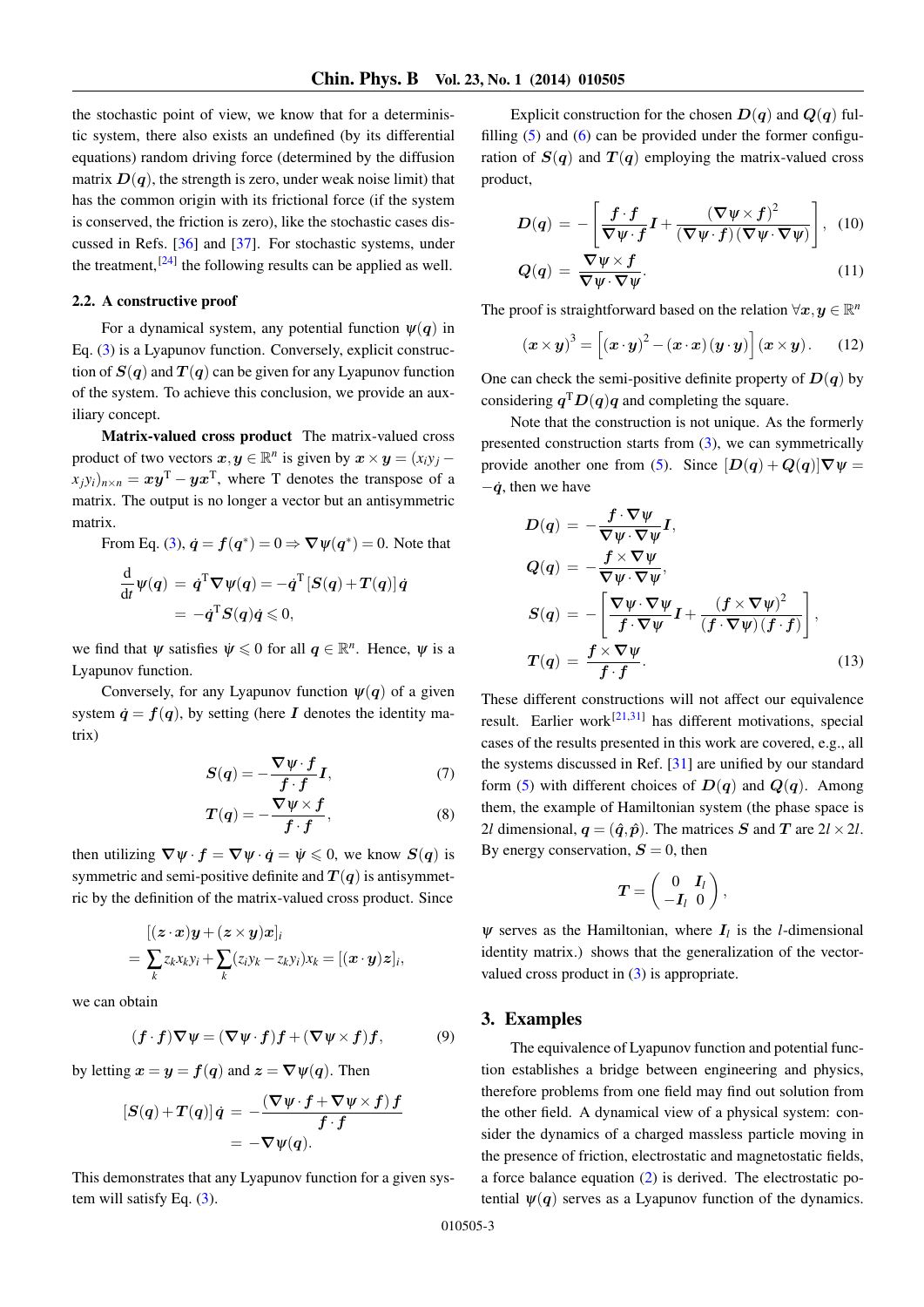For a system that can be mapped onto the physical setting of Eq. [\(2\)](#page-1-0), a Lyapunov function can be obtained by measuring the electrostatic potential. Note that naively constructed energy-like function is generally not a Lyapunov function.<sup>[\[40\]](#page-5-28)</sup> A physical view of a dynamical system: a set of Eqs. [\(4\)](#page-1-2) and [\(6\)](#page-1-3) for Lyapunov function is established. In application, we have mainly examined three typical classes of dynamics: fixed points, limit cycles, and chaotic systems.

#### 3.1. Sum of squares

For the linear system  $\dot{q} = Fq$ , a typical construction of Lyapunov function in engineering<sup>[\[21\]](#page-5-13)</sup> is

$$
L(q) = \frac{1}{2} \mathbf{q}^{\mathrm{T}} \mathbf{F}^{\mathrm{T}} \mathbf{F} \mathbf{q}.
$$
 (14)

We consider it as a potential function, then the friction matrix  $S(q)$  and Lorentz force matrix  $T(q)$  can be obtained as

$$
S(q) = -\frac{q^{T}F^{T}F^{2}q}{q^{T}F^{T}Fq}I,
$$

$$
T(q) = -\frac{(F^{T}Fq) \times (Fq)}{q^{T}F^{T}Fq}.
$$
(15)

We can see that an additional requirement for this construction to be valid is  $q^{T}F^{T}F^{2}q \leq 0$ . Besides, we can provide a more straightforward setting. Since  $-F^{T}Fq = -\nabla L(q)$ , we have  $S(q) = -\left( F^{\text{T}} + F \right)/2$  and  $T(q) = -\left( F^{\text{T}} - F \right)/2$ . In this configuration, we require  $(F^{T} + F)$  to be semi-negative definite.

Moreover, for the nonlinear system  $(1)$ , if it has a Lyapunov function of the form

<span id="page-3-0"></span>
$$
L(q) = \frac{1}{2}f(q) \cdot f(q), \qquad (16)
$$

the explicit expression for the matrices are

$$
S(q) = -\frac{(J^{T}f) \cdot f}{f \cdot f} I,
$$
  
\n
$$
T(q) = -\frac{(J^{T}f) \times f}{f \cdot f},
$$
\n(17)

where  $J(q)$  denotes the Jacobian matrix of  $f(q)$ . The requirement for this setting will be  $[J(q)^T f(q)] \cdot f(q) \leq 0$ . Besides, we know  $-J(q)^T f(q) = -\nabla L(q)$ . Then the friction matrix and Lorentz force matrix are

$$
S(q) = -\frac{1}{2} \left[ J(q)^{\mathrm{T}} + J(q) \right],
$$
  

$$
T(q) = -\frac{1}{2} \left[ J(q)^{\mathrm{T}} - J(q) \right].
$$
 (18)

Therefore, if  $[J(q)^{T} + J(q)]$  is semi-negative definite, equation  $(16)$  is a potential function of the system.

#### 3.2. Limit cycle

For a planar system

$$
\begin{cases} \dot{q}_1 = -q_2 + q_1(1 - q_1^2 - q_2^2), \\ \dot{q}_2 = q_1 + q_2(1 - q_1^2 - q_2^2), \end{cases} \tag{19}
$$

we can construct a potential function by indicating a diffusion matrix  $D = I$ .<sup>[\[38\]](#page-5-29)</sup> A Mexican hat shape potential function is then derived  $\psi(q) = \frac{q^2(q^2 - 2)}{4}$  with  $q^2 = \frac{q_1^2 + q_2^2}{4}$ . Meanwhile, we obtain

$$
S(q) = \frac{(1-q^2)^2}{(1-q^2)^2+1} \begin{pmatrix} 1 & 0 \\ 0 & 1 \end{pmatrix},
$$
  
\n
$$
T(q) = \frac{(1-q^2)}{(1-q^2)^2+1} \begin{pmatrix} 0 & 1 \\ -1 & 0 \end{pmatrix}.
$$
 (20)

One can check that

$$
[\mathbf{S}(q) + \mathbf{T}(q)]\dot{q}
$$
  
= 
$$
\frac{(1-q^2)}{(1-q^2)^2+1} \begin{pmatrix} (1-q^2) & 1 \\ -1 & (1-q^2) \end{pmatrix}
$$
  

$$
\times \begin{pmatrix} -q_2+q_1(1-q^2) \\ q_1+q_2(1-q^2) \end{pmatrix}
$$
  
= 
$$
\begin{pmatrix} (1-q^2)q_1 \\ (1-q^2)q_2 \end{pmatrix} = -\nabla \psi.
$$

This potential function serves also a Lyapunov function of the system. It is obvious from the Mexican hat shape  $\psi$  that  $q = 0$ is a repelling fixed point and  $q = 1$  is an attracting limit cycle.

For further illustration, a thorough study of potential function near fixed points whether stable or not is given in Ref. [\[39\]](#page-5-30). Explicit Lyapunov functions have been constructed for the well-known dissipative gyroscopic system<sup>[\[40\]](#page-5-28)</sup> and com-petitive Lotka–Volterra systems.<sup>[\[29\]](#page-5-31)</sup> All rotationally symmetric limit cycles are handled in Ref. [\[38\]](#page-5-29). For more general van der Pol type oscillators, potential function is exactly obtained.<sup>[\[35\]](#page-5-25)</sup> We also show that potential functions can be constructed in continuous dissipative chaotic systems and can be used to explain for the different origins of chaotic attractor and strange attractor.<sup>[\[41\]](#page-5-32)</sup>

## 4. Discussion

#### 4.1. Singularity

From Eqs.  $(10)$  and  $(11)$ , we observe that points with  $\psi(q) = \nabla \psi \cdot \dot{q} = \nabla \psi \cdot f = 0$  may cause singularity. Actually, it can be proved that:

**Theorem** The union of all the  $\omega$ -limit sets<sup>[\[2\]](#page-5-33)</sup> for solutions starting from all points  $q$  in the phase space is denoted by  $Inv = \bigcup_{\mathbf{q}} \omega(\mathbf{q})$ . Then,  $\psi(\mathbf{q}) = 0$  for all  $\mathbf{q} \in Inv$ .

Proof We apply proof by contradiction. Consider a point  $q_0$  with  $\psi(q_0) < 0$ . Since  $\psi$  and  $\dot{q} = f(q)$  are continuously differentiable functions then  $\psi = \nabla \psi \cdot \dot{q}$  is continuous. Thus, there exists an open set  $\mathcal O$  as such for any  $q \in \mathcal O$ ,  $\psi(q) < c < 0$ where *c* is a negative constant.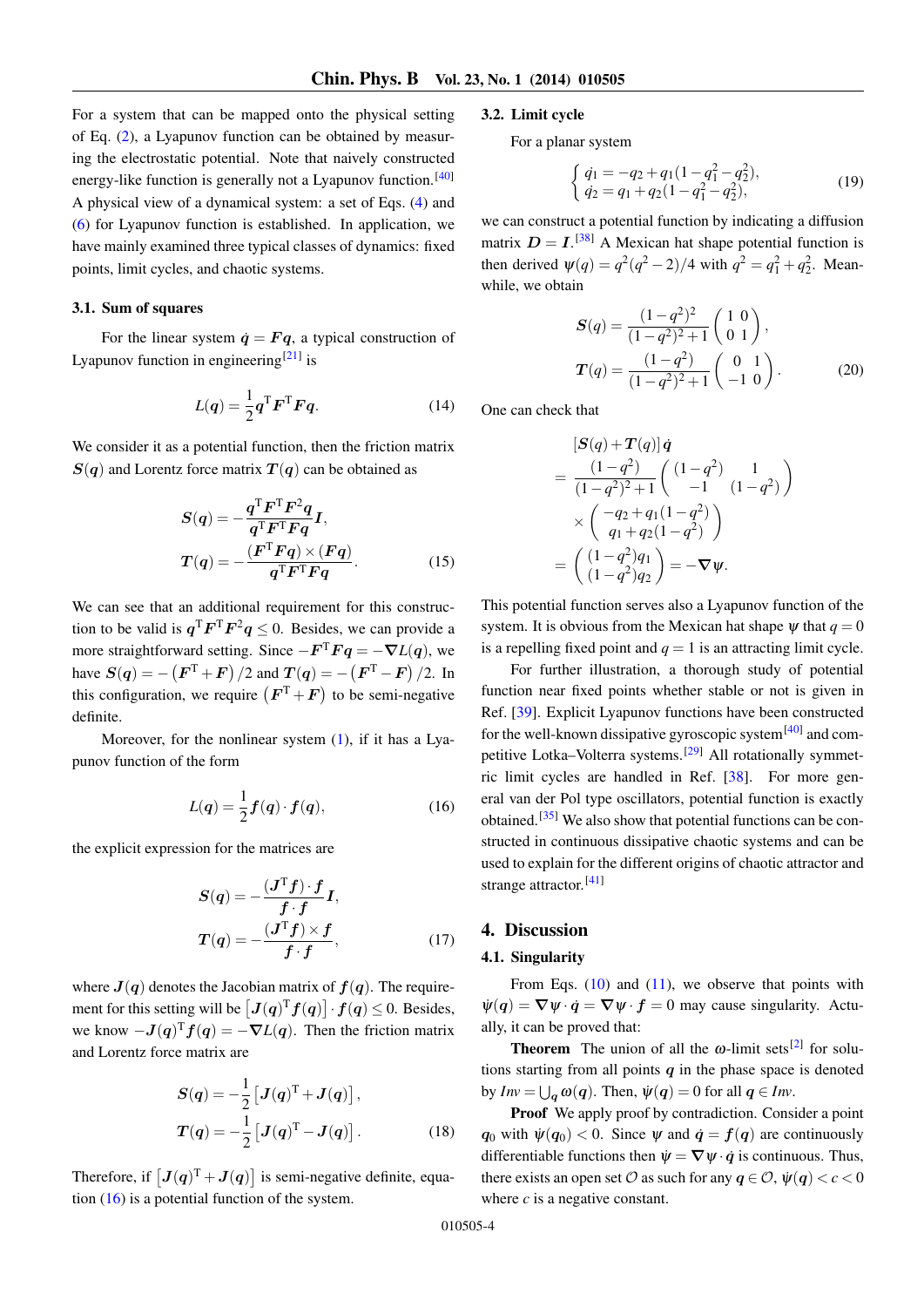Suppose  $q_0 \in Inv$ , then there is a solution  $q(t)$  and a sequence  $t_i$ ,  $i \in \mathbb{N}$ ,  $q(t_i) \in \mathcal{O}$  and  $\lim_{i \to \infty} q(t_i) = q_0$ . Since  $\psi$  is continuously differentiable and satisfies  $\psi \leq 0$ , the trajectory *L* from  $q(t_i)$  to  $q(t_{i+1})$  must have a segment  $\Delta L \subseteq L \cap \mathcal{O}$  inside  $\mathcal{O}$ , we have

$$
\psi(q(t_{i+1})) - \psi(q(t_i)) = \int_L \dot{\psi} dt = \int_{L \setminus \mathcal{O}} \dot{\psi} dt + \int_{L \cap \mathcal{O}} \dot{\psi} dt
$$
  
\$\leq c ||\Delta L|| < 0.\$

Hence  $\{\psi(q(t_n))\}$  is a strictly decreasing sequence. By the continuity of  $\psi$ ,  $\lim_{i \to \infty} \psi(q(t_i)) = \psi(q_0)$ , thus

$$
\psi(q(t_i)) > \psi(q_0), \quad i \in \mathbb{N}.
$$
 (21)

Let  $q_0(t)$  be the solution starting at  $q_0$ . Since  $\psi(q_0) < 0$ , the point  $q_0$  cannot be a fixed point. Given  $s > 0$ , since  $q_0 \in \mathcal{O}$ , we have  $\psi(q_0(s)) < \psi(q_0)$  that is  $\exists \varepsilon > 0$ ,  $\psi(q_0(s)) + \varepsilon <$  $\psi(q_0)$ . For the condition  $\psi$  is continuously differentiable,  $\exists γ > 0$ , if  $|q'(s) - q_0(s)| < γ$ , then  $|ψ(q'(s)) - ψ(q_0(s))| <$  $\epsilon/2$ . Since f is continuously differentiable, then the solutions are continuously dependent on the initial conditions,  $\exists \delta > 0$ , if  $|q'(0) - q_0| < \delta$ , then  $|q'(s) - q_0(s)| < \gamma$ .

From our assumption  $\lim_{i \to \infty} q(t_i) = q_0$ , we know  $\exists n \in \mathbb{N}$ ,  $|q(t_n) - q_0| < \delta$ . Here we can replace  $q'(0)$  with  $q(t_n)$  and obtain

$$
\psi(\boldsymbol{q}(t_n+s)) < \psi(\boldsymbol{q}_0(s)) + \frac{\varepsilon}{2} < \psi(\boldsymbol{q}_0(s)) + \varepsilon < \psi(\boldsymbol{q}_0). (22)
$$

As we know,  $\exists m \in \mathbb{N}, m > n$  and  $t_m > t_n + s$ , then  $\psi(q(t_m)) >$  $\Psi(q_0) > \Psi(q(t_n + s))$ , which conflicts with  $\psi \leq 0$ . Hence,  $q_0 \notin Inv.$ 

Therefore, points from limit sets may lead to singularity. Discussion on two typical types of limit set: fixed point and limit cycle, is presented below. Such singularity is usually canceled by the numerator (in the limit cycle example, there is a fixed point at  $q = 0$ , but  $S(q)$  and  $T(q)$  are always nonsingular), but may be unavoidable for other cases, reflecting the nature of the dynamics.

All fixed points  $q^* \in Inv$ , leading to the singularity of  $D(q)$ . Since  $\nabla \psi(q^*) = 0$  and  $\dot{q}(q^*) = 0$ , this type of singularity is similar to that of  $S(q)$  and  $T(q)$  without invalidating the construction.

Points on limit cycles belong to the set *Inv* where  $\dot{\psi} = 0$ . From the former example, we find that while approaching to the limit cycle  $q \rightarrow 1$ , the potential gradient goes to zero  $\nabla \psi = q(q^2 - 1) \rightarrow 0$ ; the Lorentz force goes to zero in the same order  $T$  :  $(1 - q^2)$  of the potential gradient and changes sign at the limit cycle; and the friction goes to zero at a higher order  $S : (1 - q^2)^2$  than that of the potential gradient. The dynamics at the limit cycle is no longer dissipative but conserved in this limit. Hence, as the total energy of the system, the value of the Lyapunov function should be equal on limit cycles where the system is conserved. This is guaranteed by (*a*) from the definition.

Intuitively, a Lyapunov function for a deterministic dynamical system satisfies  $\psi \leq 0$ , which indicates all possible places in the phase space when  $t \to \infty$  as the evolution converges. Therefore, such a function with  $\psi < 0$  except a set of singular points (e.g., points in  $Inv = \bigcup_{q} \omega(q)$ ) is usually what we seek, providing a strongest prediction on the evolution result.

#### 4.2. Lyapunov equation and generalized Einstein relation

Another connection between engineering and physics is revealed by the link between Lyapunov equation and the gen-eralized Einstein relation [\(6\)](#page-1-3). For linear systems  $\dot{q} = Fq$ , if any two eigenvalues  $\lambda_i$  and  $\lambda_j$  of F satisfy  $\lambda_i + \lambda_j \neq 0$ , then for any symmetric and positive definite matrix  $R$ , there is a unique symmetric and invertible matrix  $P$  fulfilling the Lyapunov equation $[6]$ 

<span id="page-4-0"></span>
$$
\boldsymbol{F}^{\mathrm{T}}\boldsymbol{P} + \boldsymbol{P}\boldsymbol{F} + \boldsymbol{R} = 0. \tag{23}
$$

The system then has a Lyapunov function  $L = q^T P q$ . If  $P$  is also positive definite,  $L$  will be reduced to a global strong Lyapunov function. Under such a configuration, with the restriction that the matrices  $S$  and  $T$  are position independent, we observe  $[S+T] = -2PF^{-1}$ ,  $S = -PF^{-1}$  –  $(F<sup>T</sup>)<sup>-1</sup> P$ , since F has no zero eigenvalue. Here, we set  $D = P^{-1}RP^{-1}/4$ . Although from [\(23\)](#page-4-0), we know the matrix  $\bf{P}$  is dependent on the choice of  $\bf{R}$ . It can be proved that there is a one-to-one correspondence between symmetric and positive definite matrices  $R$  and  $D$ . Through an equivalence transformation by multiplying invertible matrices on both sides of Eq. [\(23\)](#page-4-0), we rewrite  $[S+T]D[S-T]$  –  $S = 0$  as

$$
-2\boldsymbol{P}\boldsymbol{F}^{-1}\left[\frac{1}{4}\boldsymbol{P}^{-1}\left(\boldsymbol{F}^{\mathrm{T}}\boldsymbol{P}+\boldsymbol{P}\boldsymbol{F}+\boldsymbol{R}\right)\boldsymbol{P}^{-1}\right] \times\left[-2\left(\boldsymbol{F}^{\mathrm{T}}\right)^{-1}\boldsymbol{P}\right]=0.
$$

Hence, Lyapunov equation  $(23)$  is a reduced form of the generalized Einstein relation [\(6\)](#page-1-3) for linear systems. This example clearly demonstrates that there are usually more than one Lyapunov function for a system with different  $D$ . For a certain  $D$ , relation  $(6)$  will guarantee the uniqueness of the Lyapunov function. It should be mentioned that recent work even showed that the condition  $\lambda_i + \lambda_j \neq 0$  for **F** may not be necessary.<sup>[\[39\]](#page-5-30)</sup>

#### 4.3. Construction of Lyapunov function

Ordinary differential equations for a deterministic dissipative system indicate only a dissipation along the trajectories without specifying the speed of the dissipation. Thus, arbitrary speed is acceptable, leading to different Lyapunov functions. The Lyapunov function obtained thereof is merely a